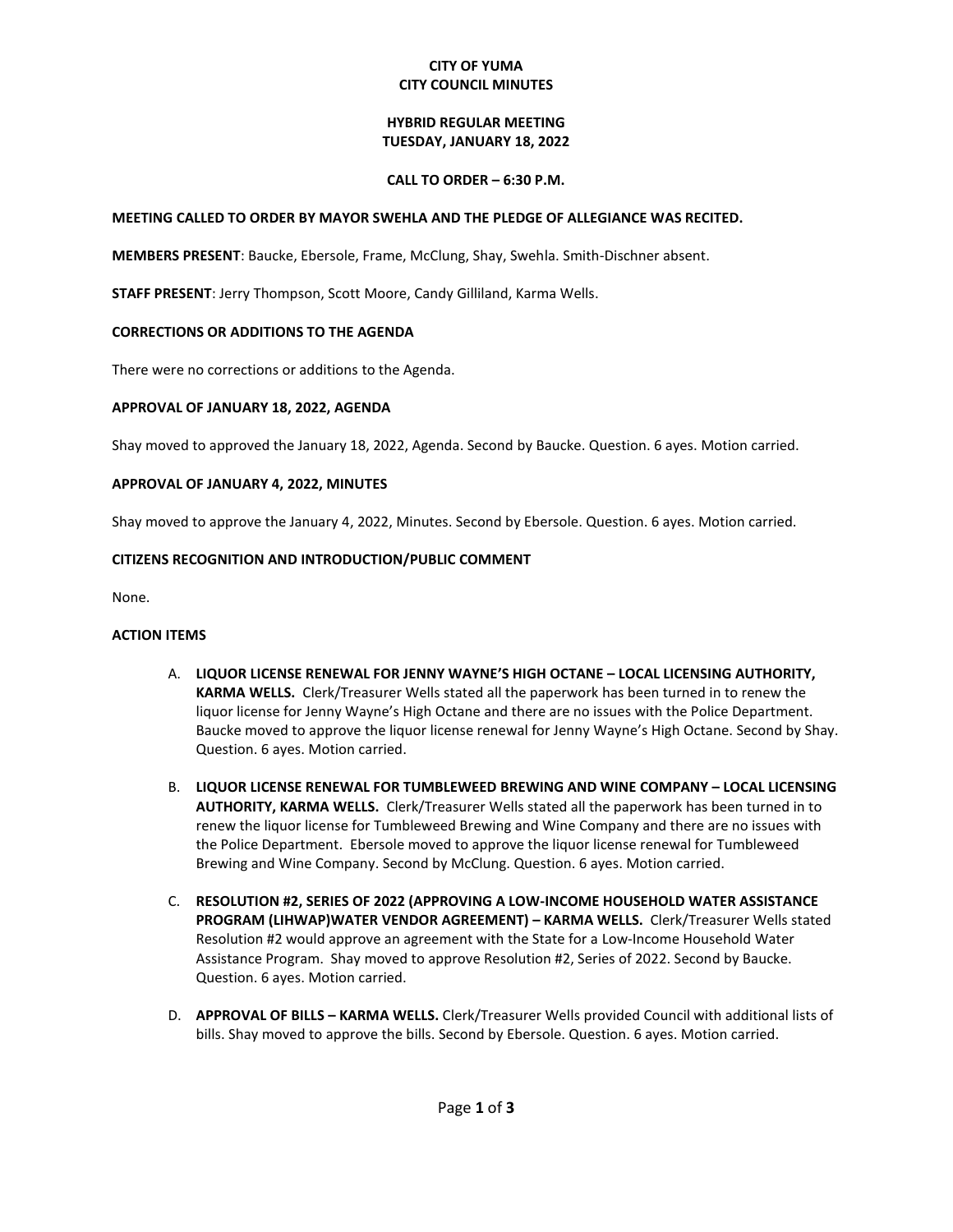E. **PURCHASES IN EXCESS OF \$5,000 – KARMA WELLS.** Clerk/Treasurer Wells stated that she is seeking approval for Integrated Voting Solutions to handle the mail ballots for the April election, which would include the ballots, envelopes and stuffing. She is asking for an amount not to exceed \$6,500. Baucke moved to approve the ballots, envelopes and stuffing for mail ballots not to exceed \$6,500. Second by Shay. Question. 6 ayes. Motion carried.

Manager Moore stated that we received two responses for the north water tower project. Pittsburg Tank and Tower submitted a bid of \$399,650. Maguire Iron submitted a bid of \$448,800. City staff is recommending that Maguire Iron do the work as they use an epoxy paint that will meet 2023 specifications. Pittsburg Tank and Tower uses a Sherwin Williams product that is not tried and true. Baucke moved to approve the bid from Maguire Iron in the amount of \$448,800. Second by Shay. Question. 6 ayes. Motion carried.

Manager Moore stated we received a bill for the 2021 NECALG contribution of \$4,250. Shay moved to approve the 2021 donation to NECALG in the amount of \$4,250. Second by McClung. Question. 6 ayes. Motion carried.

Manager Moore stated we also received a bill for the 2022 NECALG contribution for \$4,250. McClung moved to approve the 2022 donation to NECALG in the amount of \$4,250. Second by Frame. Question. 6 ayes. Motion carried.

Manager Moore stated a generator is needed to run the lift stations if the electricity goes out. The budgeted amount is \$20,000. A quote has been received from Wagner Equipment in the amount of \$19,486.20; this quote is for the generator we have been renting from Wagner. Lead time on receiving a new generator would be one year. Ebersole moved to approve the purchase of the generator from Wagner Equipment. Second by Shay. Question. 6 ayes. Motion carried.

Manager Moore stated three bids were received for the purchase of a new mower. The budgeted amount is \$20,000 from the Conservation Trust Fund. Bids were:

| 21 <sup>st</sup> Century Equipment (60" mower) | \$19.999 |
|------------------------------------------------|----------|
| Asmus Equipment (64" mower)                    | \$18.790 |
| E-Z Irrigation (72" mower)                     | \$19.950 |

Discussion was held on the different mowers. Swehla moved to approve the new mower purchase from 21<sup>st</sup> Century Equipment in the amount of \$19,999. Second by Shay. Question. 6 ayes. Motion carried.

#### **ADDITIONAL BUSINESS**

None.

#### **REPORTS**

#### **CITY MANAGER, SCOTT MOORE**

Manager Moore followed up with Council regarding meeting with a representative from Black Hills Energy. A representative is willing to come to a Council meeting.

#### **CITY CLERK/TREASURER, KARMA WELLS**

Clerk/Treasurer Wells provided Council with the November and December finance reports and the sales tax report.

#### **SERGEANTS, CURTIS WITTE AND JAMES THOMSON**